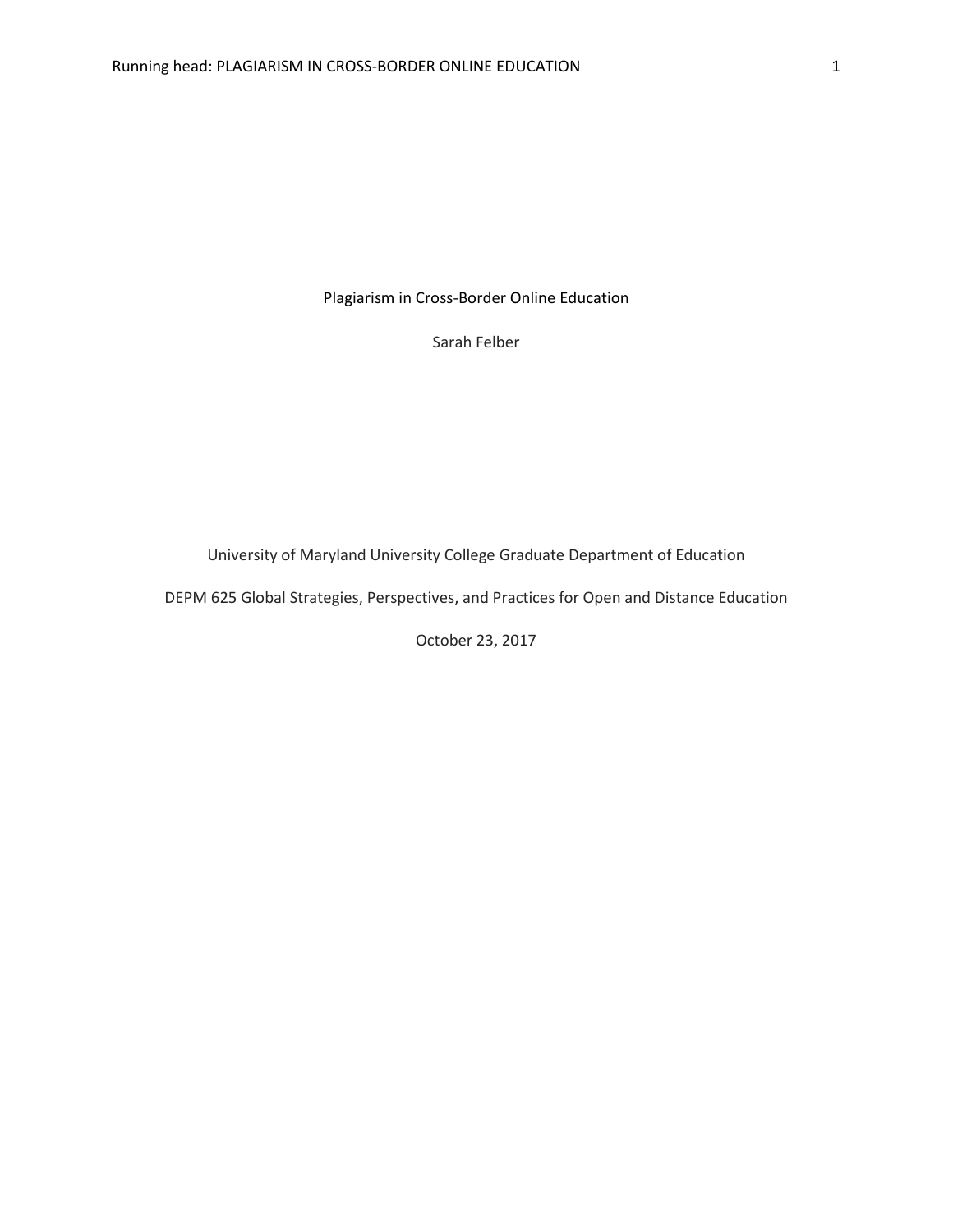## Plagiarism in Cross-Border Online Education

Universities looking to distinguish themselves, expand their reach, and provide superior learning opportunities for their current students may increasingly find themselves considering international programs. Whether through international partnerships or through direct recruiting of international students, universities can create more global experiences by welcoming international students into their courses. One way this might be done is in online programs, allowing students from across the globe to interact in the same online courses. Such international offerings bring a number of benefits, but also introduce challenges, including how to prevent and handle cases of plagiarism. A notable body of research has been conducted on plagiarism in international contexts; however, this research has focused on traditional, face-to-face learning. Western universities planning to offer online courses to international students will need to consider their philosophy and strategy around plagiarism in this unique context.

### **Benefits of the International Online Classroom**

There are a number of benefits to offering online courses with an international mix of students. Whether online or face-to-face, one of the most notable benefits of the international classroom is diversity. In a review of diversity research, Holoien (2013) found evidence that exposure to diversity is beneficial for learning, intergroup outcomes, and civic engagement. The positive effects on learning may be the most immediately evident. Holoien (2013) reported on research showing that exposure to diverse points of view can help people become more active learners, and that members of majority groups can particularly be influenced by exposure to minority or outgroups.

Universities can leverage the advantages of having diverse students in their online classes to increase domestic interest in their programs. While many universities now offer some form of online learning (Allen & Seaman, 2016) doing so on an international scale can serve as a differentiator.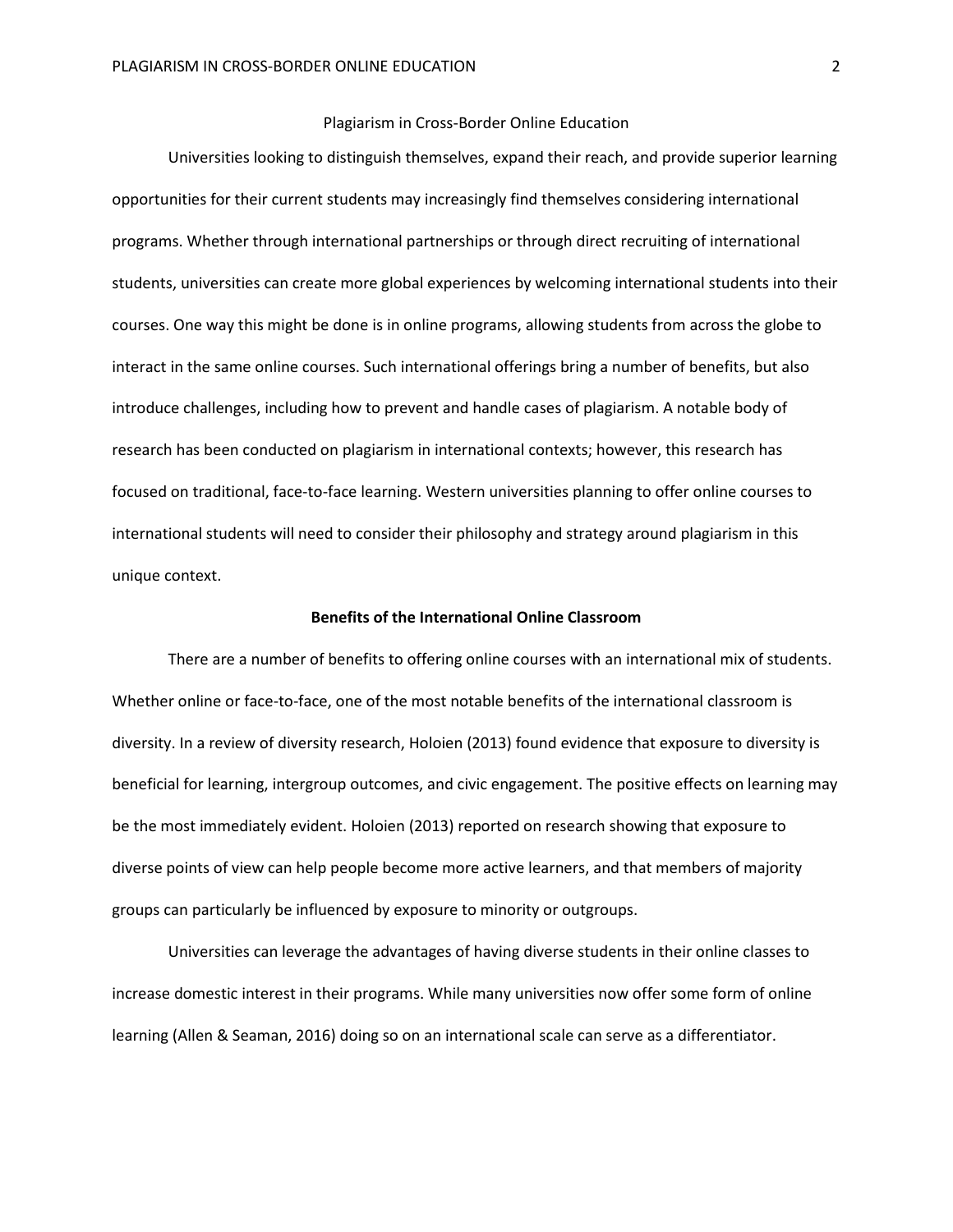Students may be attracted by innovative programs that allow them to pursue their major course of study while also being exposed to international perspectives.

Finally, by offering online courses to international students, universities can help expand access to higher education. Through online learning, students with internet access (not a trivial matter in many parts of the world) can gain access to specialized courses and programs that might not be available locally.

### **Plagiarism and International Students**

Offering online courses to an international student population is not without its challenges. This paper will focus on the particular challenge of handling the issue of plagiarism. Defining plagiarism turns out not to be a simple matter (Louw, 2017); here I will define it in general terms as *using sources in one's writing without adhering to the expected conventions for giving credit to other writers for use of their ideas and writing*. Plagiarism can range from blatant and intentional acts, like turning in a paper written by another person, to more subtle acts of omission, like failure to use quotation marks around a quoted passage or failure to include a citation when restating another writer's ideas.

Because plagiarism is defined by failure to adhere to convention, and because conventions are culturally and contextually based, it is not surprising that students learning in cultures outside their home culture face certain challenges in meeting expectations not to plagiarize. The familiar concept of plagiarism is a Western one, so it is important to consider the challenges that non-Western students might face in adhering to expectations concerning plagiarism.

Lyon (2009), for example, discussed Western conventions on attribution as being related to speech act theory, the theory of how actions are taken through language, as in the utterances "I pronounce you husband and wife" or "I quit." She theorized that academics view their writing as a kind of speech act, through which they have effects on their readers and the world, and negotiate identity. Therefore, it is crucial to be clear about what words and ideas are the writer's own and how they relate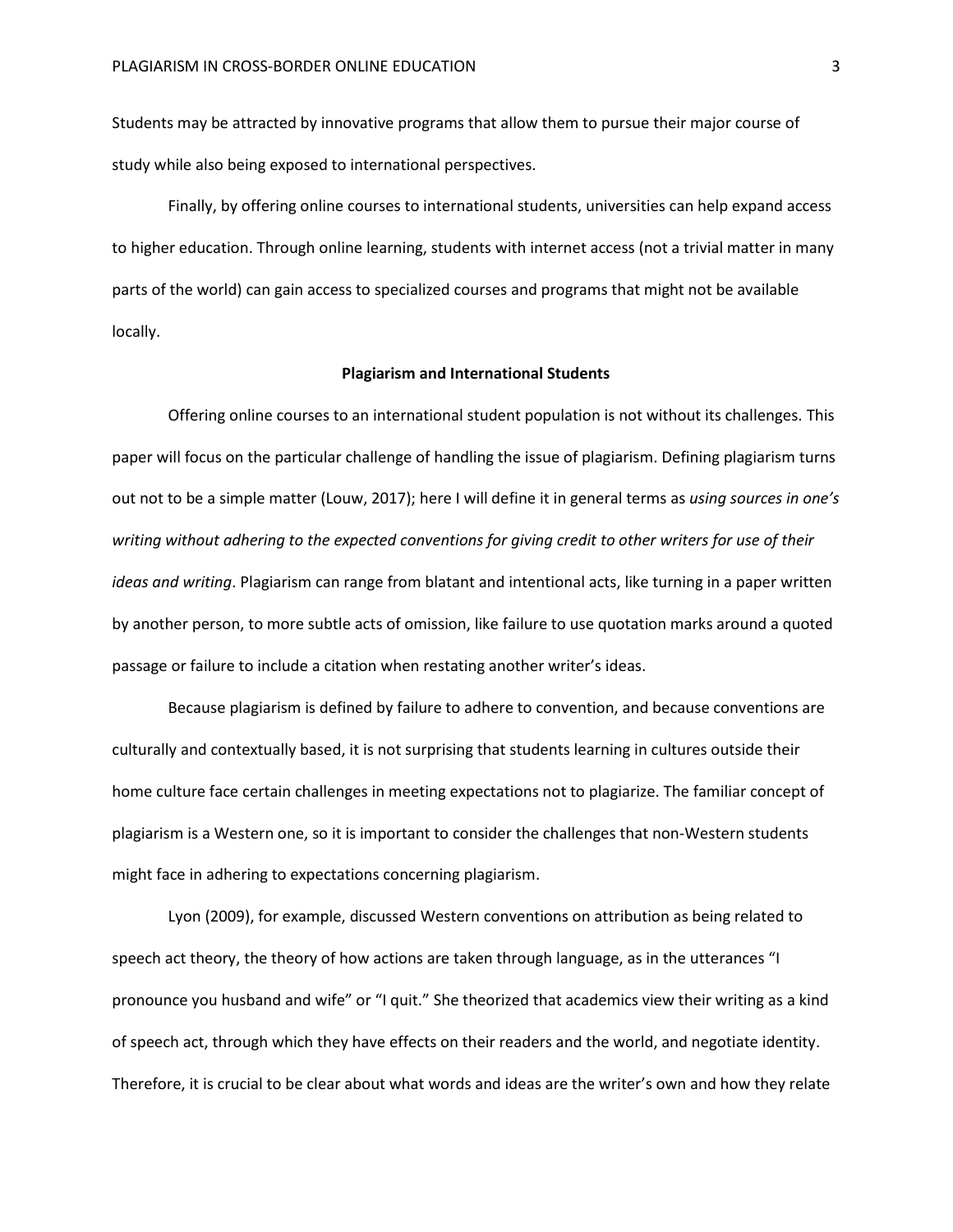to those of other writers; this is part of the negotiation of meaning and self. Understanding and participating in this type of written negotiation is part of the process of academic acculturation, and is non-trivial for all students. She suggested, however, that this process is more difficult for students from authoritarian nations like China, with limits on free speech, as they have not been encouraged to express their own ideas freely in the past (Lyon, 2009).

Vogel (2013) also considered the reasons behind Chinese students' academic practices in Western contexts. He suggested that the difficulty of studying in a foreign language and culture contributes to cheating by Chinese students in Western business and law programs. Though not all cases of plagiarism are cases of intentional cheating, it is easy to imagine how plagiarism can occur when students have language difficulties. This idea is corroborated by a survey of international students studying in Australia, conducted by Song-Turner (2008). She found that the most common reasons citing by international students for plagiarizing were lacking the skills to meet Western expectations for academic writing, and language barriers. Other reasons were time constraints (everything takes longer in an unfamiliar language/culture), stress of being in a foreign country, and desire to defer to experts (especially important in Eastern cultures).

It is important to recognize that the factors that lead Chinese students to plagiarize in Western universities are not unique to international students. Academia has its own culture and linguistic style that is, to varying degrees, foreign to most students when they arrive at the university. The practice of teaching academic literacy/literacies (Lea & Street, 2006; Weideman, 2014) is meant to address this. Therefore, it is not helpful to problematize international students, as tends to occur (Bodis, 2017), but instead, universities can facilitate teaching that helps acculturate all students, with additional support for international populations as necessary. This suggested approach of meeting international students' needs in a way that benefits all students is similar to the approach of Universal Design for Learning (UDL) (Al-Azawei, Serenelli, & Lundqvist, 2016) to assist not only disabled learners, but all learners.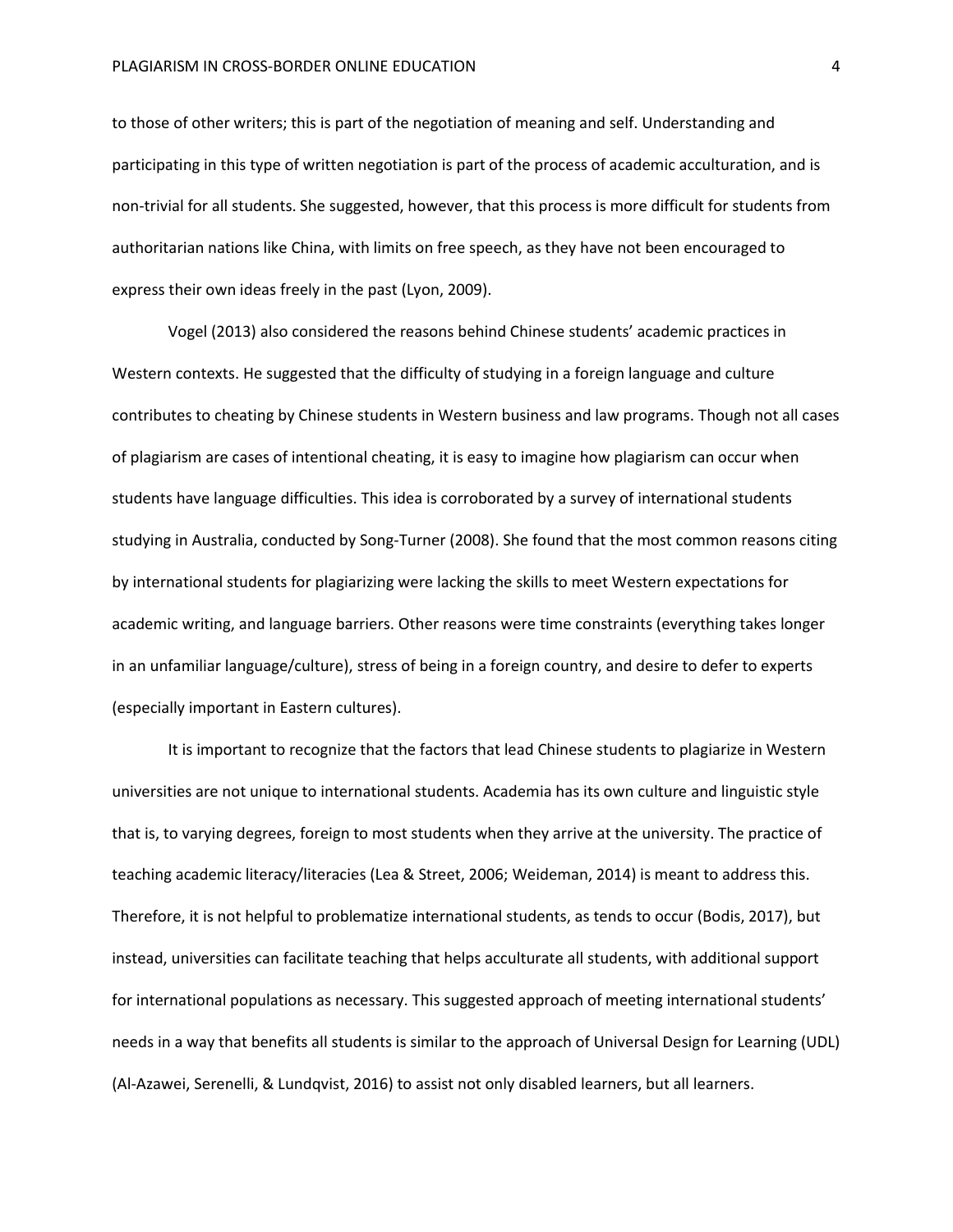### **Plagiarism in Online Classes**

Teaching and learning online create some additional considerations when it comes to plagiarism. Among eight different character trait dichotomies they studied, Rawwas, Al-Khatib, & Vitel (2004) found that opportunism was most strongly correlated with an accepting attitude toward academic dishonesty. They therefore recommended reducing opportunities for academic dishonesty as a key tactic. However, it seems that teaching and learning online would only increase the opportunity to plagiarize. When all assignments are distributed and submitted electronically, it is simple to share essay requirements with essay-writing services and unethical "homework help" sites, to share completed essays with others, and to copy and paste material into an assignment to be turned in. Online learning also brings with it concerns about contract cheating, in which students contract with others to complete entire assignments in their place (Lancaster & Clarke, 2008).

In reviews of the literature, both McGee (2013) and Moten, Fitterer, Brazier, Leonard, and Brown (2013) reported inconsistent findings on the relative prevalence of cheating in online courses compared to face-to-face courses. Information on the relative prevalence of plagiarism in online classes, let alone plagiarism in cross-border online classes, is not readily available and is an area for future research.

One common technique for detecting plagiarism in online courses is using similarity-detection software like Turnitin.com or Blackboard's SafeAssign (Michael & Williams, 2013; Moten et al., 2013). Such software will be of no help, however, in cases of contract cheating where an original assignment is composed for the student by a paid proxy. More importantly, if plagiarism-detection software is used as a "gotcha" tool, it does not address the problem of why the plagiarism occurred or how students can be coached to meet expectations in the future. While plagiarism detection is a necessary part of maintaining quality and credibility of academic programs, prevention through teaching and acculturation are arguably more important.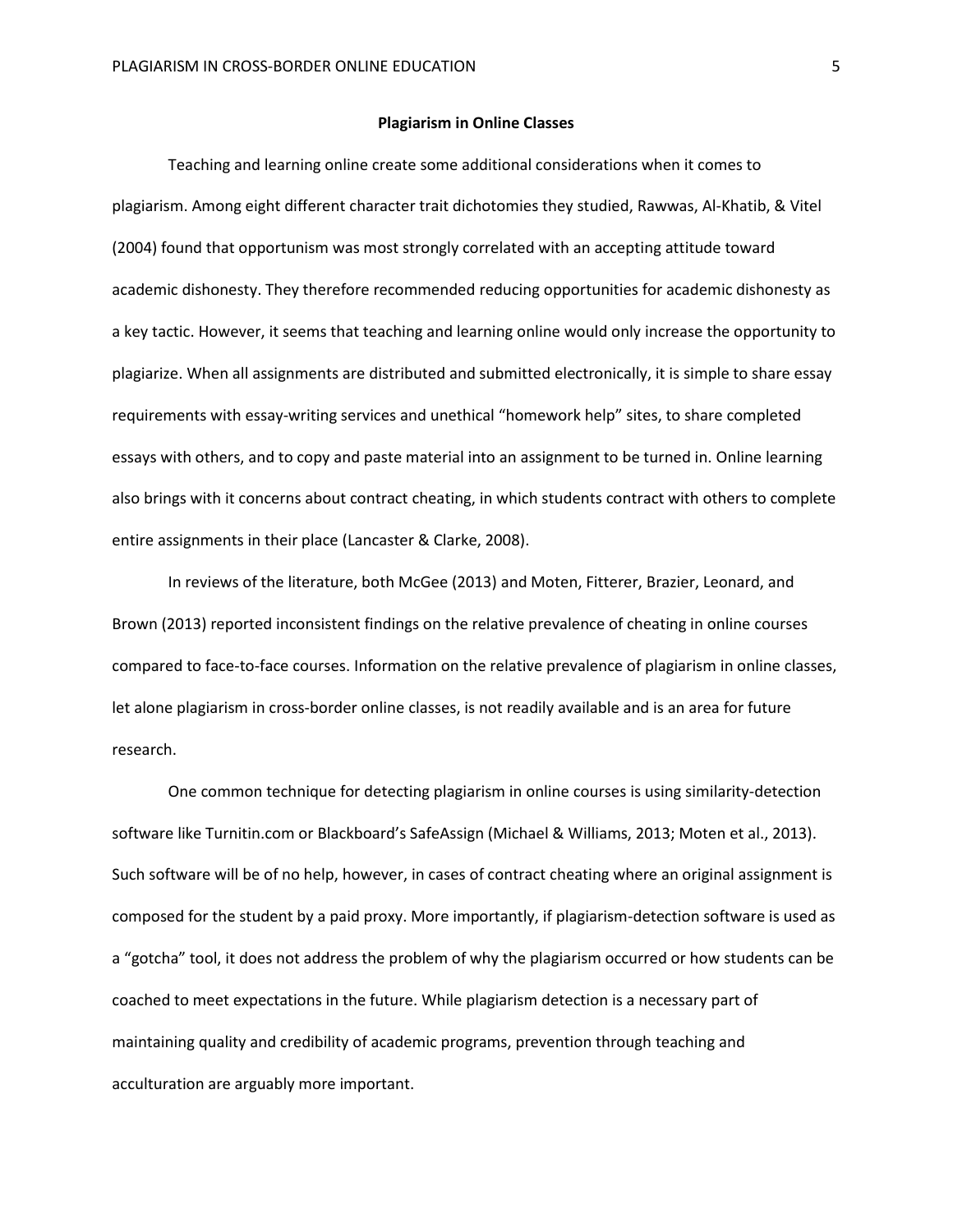Making clear academic dishonesty policies known to students has been advocated as one way to prevent cheating, including plagiarism (McGee, 2013; Moten et al., 2013). Communicating expectations is certainly a piece of the puzzle; however, overreliance on or oversimplification of this practice may reveal an underestimation of the gap between expectations and student perceptions. Leask (2006) proposed thinking about plagiarism through the metaphor "old game, new rules." Students are accustomed to writing and communicating ideas in particular ways. The introduction of new rules to this game, Leask explained, is not a simple matter and requires more than simple one-time instruction. Leask's argument applies just as well in online learning as in the traditional environment: Consistent, ongoing instruction in academic integrity practices is necessary and cannot be replaced by either plagiarism detection methods or simple announcements of policy.

### **Conclusion**

Offering online courses across international borders can provide many benefits to universities, their students, and the world, and universities may increasingly consider these offerings as both online learning and global connections continue to develop. Of course, the benefits of cross-border online learning do not come without challenges. When Western universities include international students in their online classes, handling diverse attitudes toward plagiarism is one of those challenges.

Differences in linguistic background and cultural norms have been identified as causes of non-Western students' plagiarism. It has been suggested here that, in fact, linguistic and cultural issues are relevant to plagiarism by both Western and non-Western students, though students will differ in the degree to which their linguistic and cultural backgrounds differ from the norms of Western academics.

Looking beyond the question of detecting plagiarism in online courses, a bigger issue is recognizing the underlying causes of plagiarism and preventing plagiarism through student support. Online courses may present greater opportunity for plagiarism than face-to-face courses, and therefore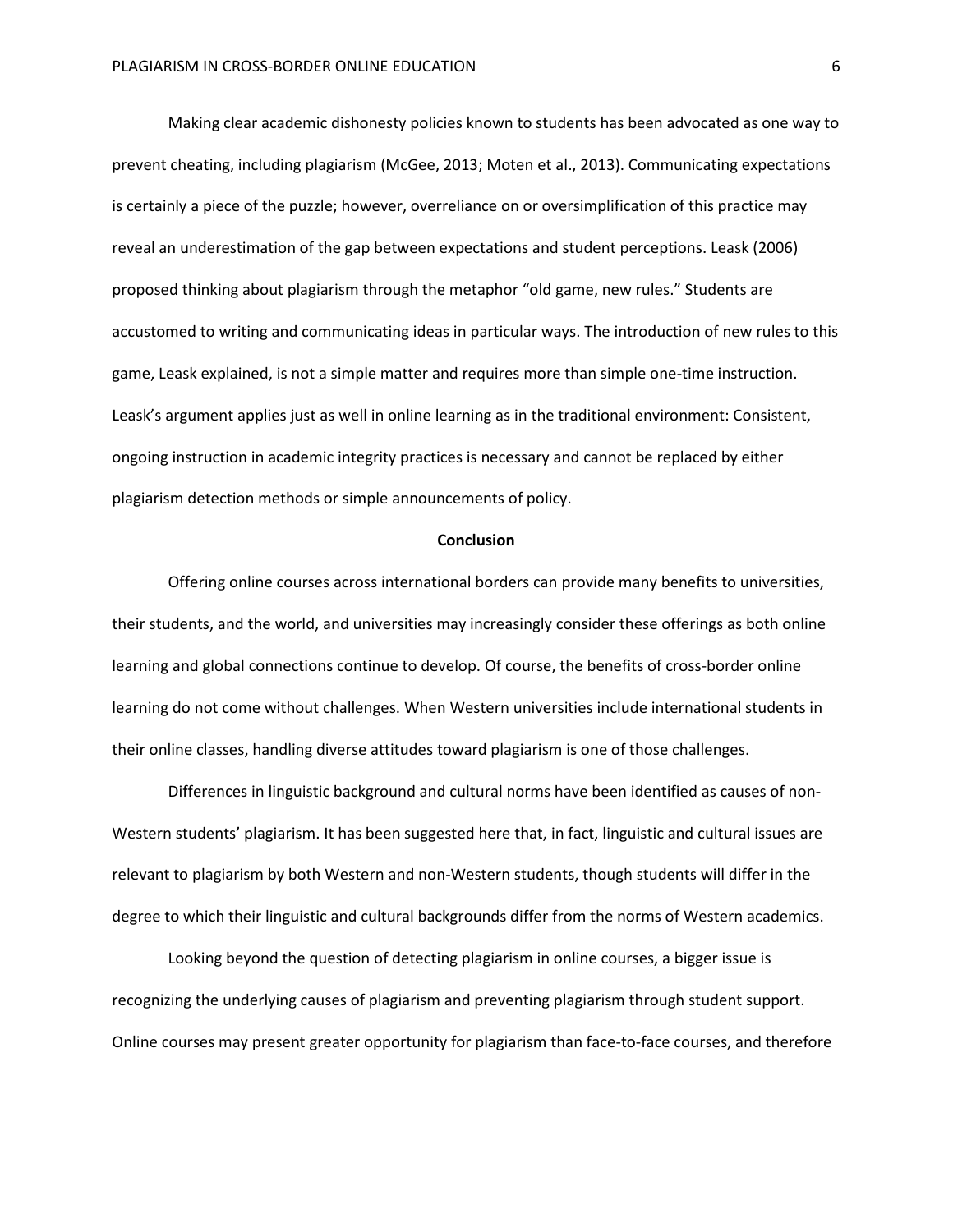it is essential that universities have a plan to support online students in the academic acculturation

process, regardless of their country of origin.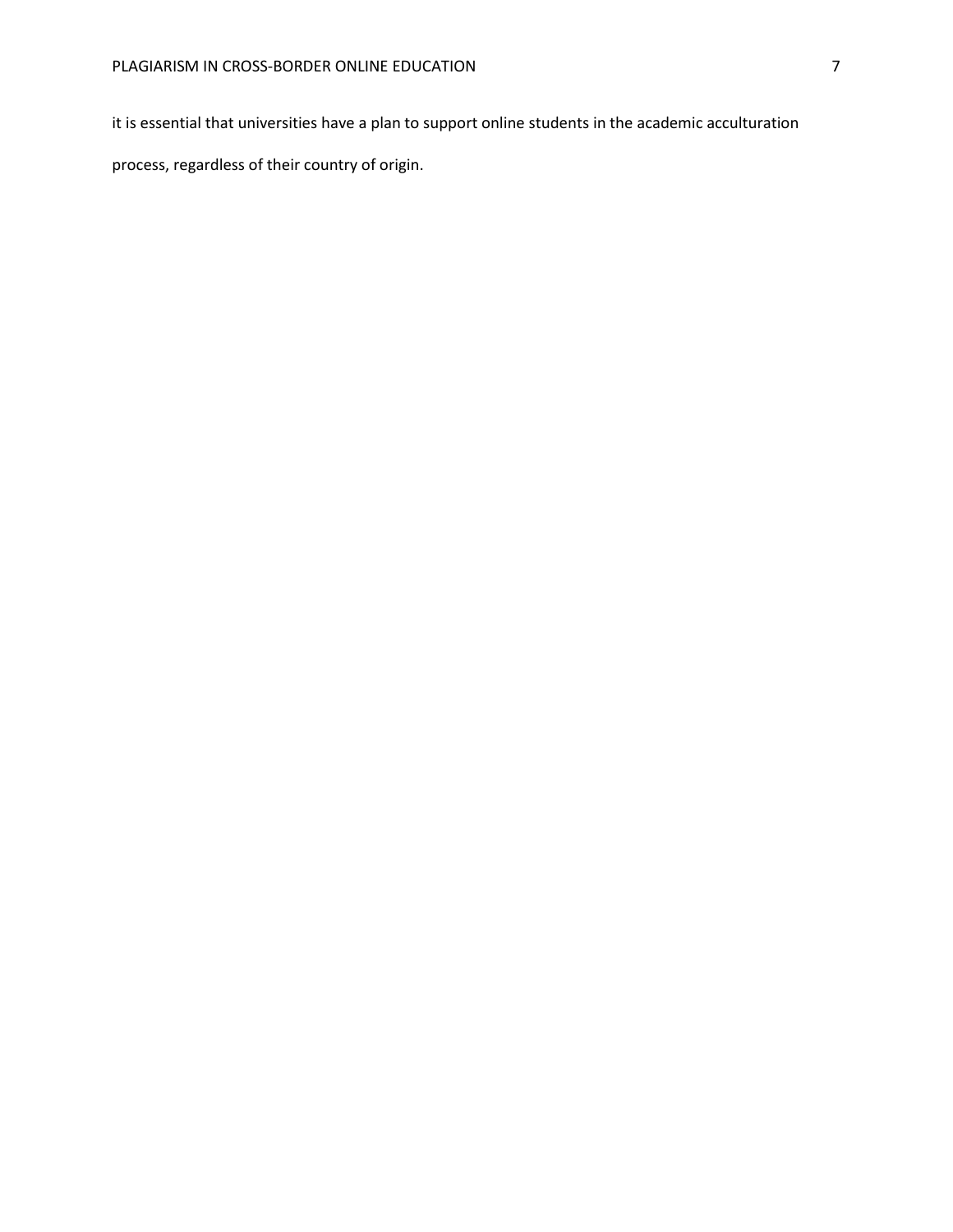#### References

Al-Azawei, A., Serenelli, F., & Lundqvist, K. (2016). Universal design for learning (UDL): A content analysis of peer-reviewed journal papers from 2012 to 2015. *Journal of The Scholarship of Teaching and Learning, 16*(3), 39-56. Retrieved from https://eric.ed.gov/?id=EJ1104867

Allen, I. E., & Seaman, J. (with Poulin, R., & Straut, T.T.) (2016). Online report card: Tracking online education in the United States. Babson Survey Research Group and Quahog Research Group, LLC, 1-62. http://onlinelearningconsortium.org/read/online-report-card-tracking-onlineeducation-united-states-2015/

- Bodis, A. (2017). International students and language: Opportunity or threat. *Language on the Move.* Retrieved from http://www.languageonthemove.com/international-students-and-languageopportunity-or-threat/
- Holoien, D. S. (2013). Do differences make a difference? The effects of diversity on learning, intergroup outcomes, and civic engagement. Retrieved from

https://www.princeton.edu/reports/2013/diversity/report/PU-report-diversity-outcomes.pdf

- Lancaster, T., & Clarke, R. (2008). The phenomena of contract cheating. In T. S. Roberts (Ed.)., *Student plagiarism in an online world: Problems and solutions.* Hershey, PA: IGI Global.
- Lea, M.R., & Street, B.V. (2006). The "academic literacies" model: Theory and applications. *Theory into Practice, 45*(4), 368-377. Retrieved from

https://www.kent.ac.uk/teaching/documents/qualifications/studwritinginhe.pdf

- Leask, B. (2006). Plagiarism, cultural diversity and metaphor--Implications for academic staff development. *Assessment & Evaluation in Higher Education, 31*(2), 183-199. Retrieved from http://www.tandfonline.com/loi/caeh20
- Louw, H. (2017). Defining plagiarism: Student and staff perceptions of a grey concept. *South African Journal of Higher Education, 31*(5), 116-135. doi:10.28535/31-5-580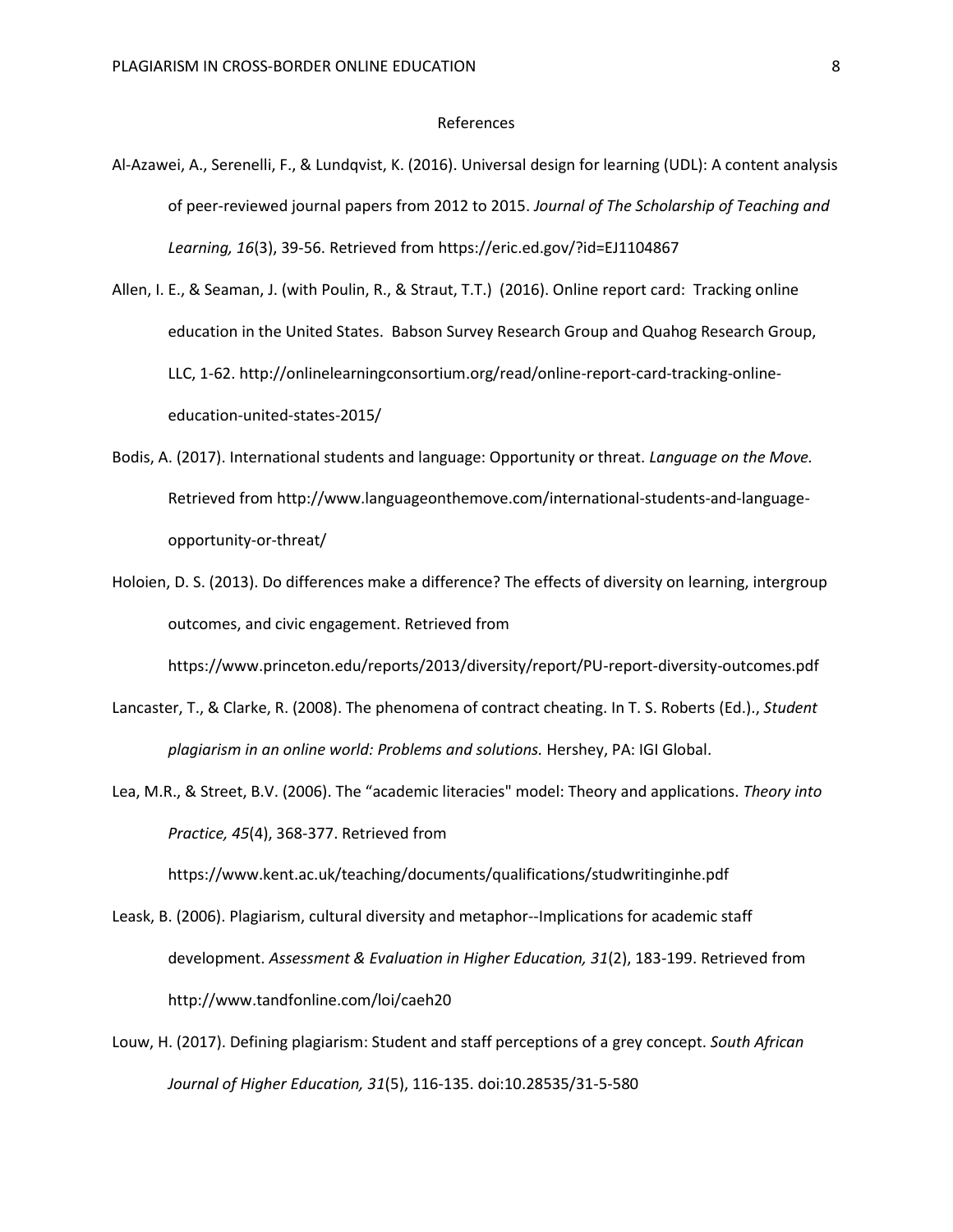- Lyon, A. (2009). "You fail": Plagiarism, the ownership of writing, and transnational conflicts. *College Composition and Communication, 61*(2), W222-W239. Retrieved from http://www.ncte.org/cccc/ccc/
- McGee, P. (2013). Supporting academic honesty in online courses. *Journal of Educators Online, 10*(1). Retrieved from http://files.eric.ed.gov/fulltext/EJ1004890.pdf
- Michael, T. B., & Williams, M. A. (2013). Student equity: discouraging cheating in online courses. *Administrative Issues Journal: Education, Practice, And Research, 3*(2). DOI: 10.5929/2013.3.2.8. Retrieved from http://files.eric.ed.gov/fulltext/EJ1057085.pdf
- Moten Jr. J., Fitterer, A., Brazier, E., Leonard, J., & Brown, A. (2013). Examining online college cyber cheating methods and prevention measures. *The Electronic Journal of E-Learning, 11*(2), 139- 146. Retrieved from http://www.ejel.org/volume11/issue2
- Rawwas, M. A., Al-Khatib, J. A., & Vitell, S. J. (2004). Academic dishonesty: A cross-cultural comparison of U.S. and Chinese marketing students. *Journal of Marketing Education, 26*(1), 89-100. doi: http://dx.doi.org.ezproxy.umuc.edu/10.1177/0273475303262354
- Song-Turner, H. (2008). Plagiarism: Academic dishonesty or "blind spot" of multicultural education? *Australian Universities' Review, 50*(2), 39-50. Retrieved from http://www.eric.ed.gov.ezproxy.umuc.edu/contentdelivery/servlet/ERICServlet?accno=EJ82468 7
- Vogel, G. M. (2013). Language and cultural challenges facing business faculty in the ever-expanding global classroom. *Journal of Instructional Pedagogies, 11*. Retrieved from https://eric.ed.gov/?id=EJ1097143
- Weideman, A. (2014). Academic literacy: Why is it important? Introduction to A. Weideman & T. van Dyk (Eds.). *Academic literacy: Test your competence.* Bloemfontein: Geronimo Distribution.